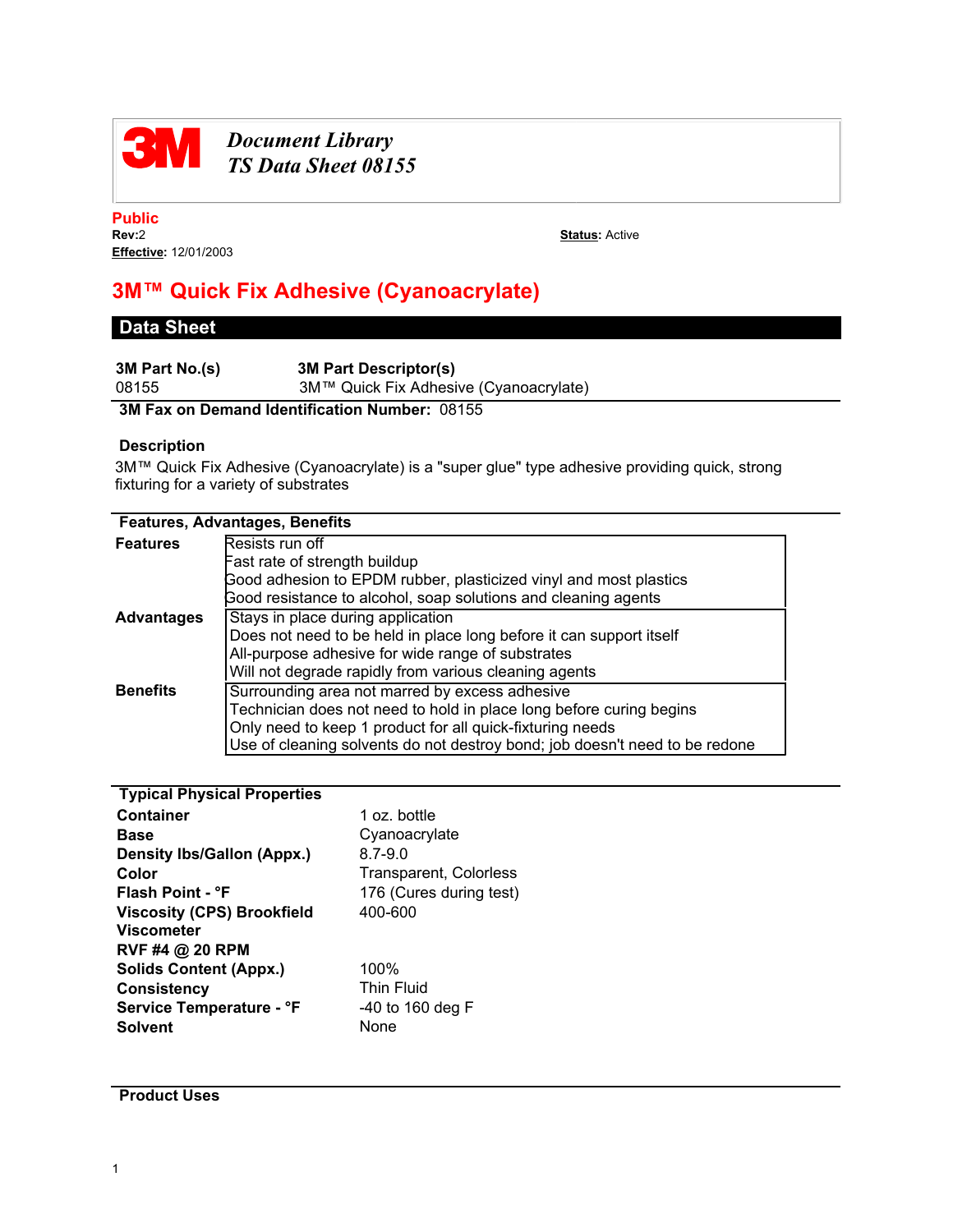To rapidly and securely prepare small, strong, durable bonds on the following substrates (and more)

Rubber (including weatherstripping) Vinyl Metal (painted or bare) **Glass** Side moldings Emblems Trim pieces Most other types of plastics

### **Performance Properties**

# **Handling and Application Information**

#### **Directions for Use**

Only small drops are needed. Apply only to close fitting parts-**not a gap filler.** Attempting to fill large voids with this adhesive will result in a brittle, weaker bond than is obtained when the product is used correctly.

- 1. Surfaces must be clean and dry. Use 3M™ General Purpose Adhesive Cleaner P.N. 08984\* to remove grease, oil, dust and mold release.
- 2. Apply one drop per one square inch.
- 3. Mate the second surface to first; rub the two surfaces together to spread the adhesive.
- 4. Cure will start within 5-60 seconds. Handling strength is usually obtained within 1-5 minutes and highest strength within 12-24 hours.
- 5. Clean up any undesired squeeze-out quickly, before it sets up.

\* If 'Directions for Use' reference P.N.'s 08984, 08986, or 08987, please read. Federal and local air quality regulations may regulate or prohibit the use of surface preparation and cleanup solvents based on VOC content. Consult your local and Federal air quality regulations for information. When using solvents, use in a well ventilated area. Extinguish all sources of ignition in the work area and observe precautionary measures for handling these materials. Refer to product label and MSDS for P.N. 8984, 8986, or 8987 for detailed precautionary information.

#### **Applications**

Rubber (including weatherstripping) Vinyl Metal (painted or bare) **Glass** Side moldings Emblems Trim pieces Most other types of plastics

#### **Storage and Handling**

Store at room temperature. Rotate stock on a "first-in-first-out" basis. When stored at the recommended conditions in original, unopened containers, this product has a shelf life of 12 months. Use in a well-ventilated area.

### **Precautionary Information**

Refer to Product Label and Material Safety Data Sheet for Health and Safety Information before using this product.

# **Country**

US